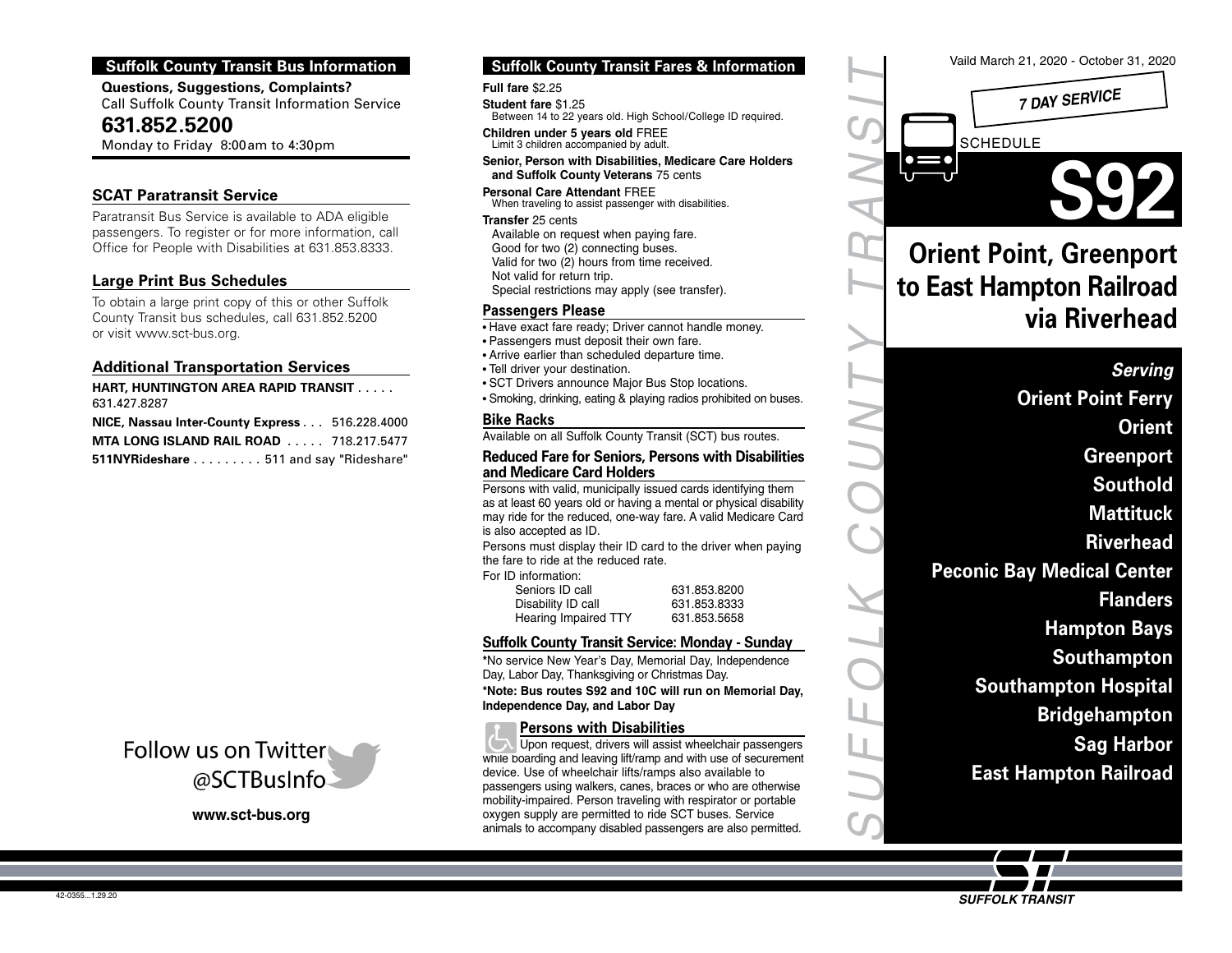| <b>S92 Weekday Service</b>      |          |                          |      |              |                          |      |             |                                          |                                    |       |               |      |      |      |      |           |               |      | <b>East Hampton to Orient Point</b> |  |
|---------------------------------|----------|--------------------------|------|--------------|--------------------------|------|-------------|------------------------------------------|------------------------------------|-------|---------------|------|------|------|------|-----------|---------------|------|-------------------------------------|--|
|                                 |          |                          |      |              |                          |      |             |                                          |                                    | п     | ш             |      |      |      |      |           |               |      |                                     |  |
| <b>East Hampton Railroad</b>    |          |                          | 7:30 | 8:46         | $\hspace{0.05cm}$        | 9:25 |             |                                          | 9:50 10:05 10:25 11:20 12:20       |       |               | 1:36 | 2:25 | 3:30 | 4:00 | 4:50      | 5:05          | 5:30 | 6:00 6:30                           |  |
| <b>Hardscrabble</b>             |          |                          | 7:35 | 8:52         |                          | 9:30 |             |                                          | 9:55 10:10 10:30 11:25 12:25       |       |               | 1:40 | 2:30 | 3:35 | 4:05 | 4:55      | 5:10          | 5:35 | 6:05 6:35                           |  |
| <b>Sag Harbor</b>               |          |                          | 7:45 | 9:03         |                          |      |             |                                          | 9:42 10:07 10:22 10:43 11:40 12:40 |       |               | 1:55 | 2:50 | 3:55 | 4:25 | 5:15      | 5:25          | 5:50 | 6:15 6:50                           |  |
| <b>Bridgehampton</b>            | 7:30     | $\overline{\phantom{a}}$ | 7:55 | 9:18         | $\overline{\phantom{m}}$ |      |             |                                          | 9:57 10:22 10:37 11:00 11:55 12:55 |       |               | 2:15 | 3:10 | 4:13 | 4:43 |           | $5:35$ $5:45$ | 6:10 | 6:30 7:05                           |  |
| Watermill                       | 7:35     | $\overline{\phantom{a}}$ | 8:00 | 9:23         | $\hspace{0.05cm}$        |      | 10:02 10:27 | 10:49 11:05                              |                                    | 12:05 | 1:05          | 2:25 | 3:25 | 4:30 | 5:00 | 5:52      | 6:02          | 6:27 | $6:40$ 7:15                         |  |
| <b>Southampton</b>              | 7:45     | $\overline{\phantom{m}}$ | 8:08 | 9:33         |                          |      |             |                                          | 10:12 10:37 10:59 11:15            | 12:15 | 1:15          | 2:35 | 3:35 | 4:40 | 5:10 | 6:02      | 6:12          | 6:37 | $6:48$ 7:23                         |  |
| <b>Shinnecock Hills</b>         | 7:55     |                          | 8:18 | 9:47         |                          |      |             |                                          | 10:24 10:49 11:09 11:27            | 12:27 | 1:27          | 2:50 | 4:00 | 5:10 | 5:40 | 6:32      | 6:42          | 6:52 | 7:03 7:38                           |  |
| <b>Peconic Beach</b>            | 8:00     | $\overline{\phantom{a}}$ | 8:22 | 9:52         | $\overline{\phantom{m}}$ |      |             |                                          | 10:29 10:54 11:14 11:31            | 12:31 | 1:31          | 2:55 | 4:05 | 5:15 | 5:45 | 6:37      | 6:47          | 6:57 | 7:08 7:43                           |  |
| <b>Hampton Bays</b>             | $8:05 -$ |                          | 8:27 | 9:57         |                          |      |             |                                          | 10:34 10:59 11:19 11:36            | 12:36 | 1:36          | 3:00 | 4:10 | 5:20 | 5:50 | 6:42      | 6:52          | 7:02 | 7:13 7:48                           |  |
| <b>Flanders</b>                 | $8:15 -$ |                          |      | 8:35 10:07   | $\overline{\phantom{0}}$ |      |             | 10:46 11:10 11:30                        | 11:46                              | 12:46 | 1:46          | 3:13 | 4:25 | 5:35 | 6:05 | 6:57      | 7:07          | 7:17 | 7:28 8:03                           |  |
| <b>Riverhead County Ctr, Lv</b> |          | 8:28 8:40                |      | $8:45$ 10:17 | 10:38                    |      |             | 10:58 11:22 11:42                        | 11:58                              | 12:58 | 1:58          | 3:30 | 4:40 | 5:55 | 6:25 | 7:17      | 7:27          | 7:37 | $7:48$ 8:13                         |  |
| <b>Riverhead Railroad</b>       |          | 8:33 8:45                |      |              |                          |      |             | 8:50 10:23 10:43 11:03 11:27 11:47       | 12:03                              | 1:03  | 2:03          | 3:35 | 4:45 | 6:00 | 6:30 | 7:22      | 7:32          | 7:42 | 7:53 8:18                           |  |
| <b>Jamesport</b>                | 8:48     | 9:00                     |      |              |                          |      |             | 9:00 10:45 11:05 11:28 11:45 12:15 12:20 |                                    |       | $1:28$ 2:28   | 4:00 | 5:10 | 6:17 | 6:55 | 7:39      | 7:57          | 7:55 | 8:06 8:28                           |  |
| <b>Mattituck</b>                | 8:53     | 9:08                     |      |              |                          |      |             | 9:10 10:51 11:11 11:38 11:51 12:21 12:30 |                                    |       | $1:38$ $2:38$ | 4:08 | 5:18 | 6:24 | 7:02 | 7:46      | 8:04          | 8:02 | 8:13 8:35                           |  |
| <b>Cutchogue</b>                | 8:58     | 9:15                     |      | 9:14 10:56   |                          |      |             | 11:16 11:43 11:56 12:26                  | 12:35                              | 1:43  | 2:43          | 4:13 | 5:23 | 6:29 | 7:07 | 7:51      | 8:09          | 8:07 | $8:18$ $8:40$                       |  |
| <b>Southold</b>                 | 9:08     | 9:25                     |      | $9:24$ 11:06 |                          |      |             | 11:26 11:53 12:06 12:36                  | 12:45                              | 1:53  | 2:53          | 4:23 | 5:33 | 6:39 | 7:17 | 8:01      | 8:19          | 8:17 | 8:28 8:50                           |  |
| <b>Greenport</b>                | 9:20     | 9:35                     |      | 10:40 11:16  |                          |      |             | 11:36 12:03 12:18 12:46 12:55            |                                    | 2:03  | 3:03          | 4:33 | 5:43 | 6:49 | 7:27 | 8:11      | 8:29          | 8:27 | 8:38 8:58                           |  |
| <b>East Marion</b>              | 9:27     | $\overline{\phantom{m}}$ |      | 10:45 11:21  |                          |      |             | 12:08 12:23 12:50                        | 1:00                               | 2:08  | 3:08          | 4:38 |      |      | 7:31 | 8:16      |               |      |                                     |  |
| Orient                          | $9:34 -$ |                          |      | 10:50 11:26  | $\hspace{0.05cm}$        |      |             | 12:13 12:28 12:55                        | 1:05                               |       | $2:13$ $3:13$ | 4:43 |      |      |      | 7:36 8:21 |               |      |                                     |  |
| Orient Point Ferry Dock 9:40 -  |          |                          |      | 10:55 11:31  | —                        |      | 12:18 12:33 | 1:00                                     | 1:10                               |       | $2:18$ $3:18$ | 4:48 |      |      | 7:41 | 8:26      |               |      |                                     |  |



#### ■ In Riverhead bus travels from and to **North Fork via CR58.**

AM–LIGHTFACE **PM–BOLDFACE**

Schedules subject to change without notice.

Suffolk County cannot assume responsibility for inconvenience, expense or damage resulting from timetable errors, delayed buses or failure to make connections.

**Where to Board** For your safety, please wait for the bus at a designated bus stop.

| <b>S92 Weekday Service</b>      |      |              |                  |           |                      |           |           |       |             |             |       |       |       |      |      |      |                      |      |           | <b>Orient Point to East Hampton</b> |      |                 | <b>S92 Connecting Bus Service</b> |
|---------------------------------|------|--------------|------------------|-----------|----------------------|-----------|-----------|-------|-------------|-------------|-------|-------|-------|------|------|------|----------------------|------|-----------|-------------------------------------|------|-----------------|-----------------------------------|
|                                 |      |              |                  |           |                      |           |           |       | п           |             | п     |       | ■     |      |      |      | ■                    |      |           |                                     |      | Route No.       | Location                          |
| <b>Orient Point Ferry Dock</b>  |      |              |                  |           |                      |           |           |       | 7:40        | 8:40        | 10:00 | 11:00 | 12:25 | 1:30 |      |      | $1:45$ $2:15$ $2:40$ |      |           | 3:20 5:40 6:30 7:50                 |      | S58, S62, S66   | Riverhead                         |
| Orient                          |      |              |                  |           |                      |           |           |       | 7:45        | 8:45        | 10:05 | 11:05 | 12:30 | 1:35 |      |      | $1:50$ $2:20$ $2:45$ |      |           | 3:25 5:45 6:35 7:55                 |      | 8A              | Riverhead                         |
| <b>East Marion</b>              |      |              |                  |           |                      |           |           |       | 7:50        | 8:50        | 10:10 | 11:10 | 12:35 | 1:40 |      |      | $1:55$ 2:25 2:50     | 3:30 |           | 5:50 6:40 8:00                      |      | 10B             | East Hampton                      |
| Greenport                       | 4:55 | 5:15         | 5:30             | 5:45      | 6:00                 |           | 6:15 6:35 | 7:00  | 8:00        | 9:00        | 10:20 | 11:20 | 12:45 | 1:50 |      |      | $2:05$ $2:35$ $3:00$ |      |           | 3:40 6:00 6:50 8:10                 |      |                 | <b>Bridgehampton</b>              |
| <b>Southold</b>                 | 5:05 | 5:25         | 5:40             | 5:55      | 6:10                 | 6:25      | 6:45      | 7:10  | 8:10        | 9:10        | 10:40 | 11:30 | 1:05  | 2:00 |      |      | $2:20$ $2:45$ $3:10$ |      |           | 3:50 6:10 7:00 8:20                 |      | 10 <sup>C</sup> |                                   |
| Cutchogue                       | 5:15 | 5:35         |                  |           | 5:50 6:05 6:20       | 6:35      | 6:55      | 7:20  | 8:20        | 9:20        | 10:50 | 11:40 | 1:15  | 2:10 | 2:30 |      | $2:55 \cdot 3:20$    | 4:00 |           | 6:20 7:10 8:30                      |      |                 | East Hampton                      |
| Mattituck                       | 5:20 | 5:40         | $5:55$ 6:10 6:25 |           |                      | 6:40      | 7:00      | 7:25  | 8:25        | 9:25        | 10:55 | 11:45 | 1:20  | 2:15 | 2:35 |      | $3:00$ $3:25$        |      |           | 4:05 6:25 7:15 8:35                 |      | 10B, 10C        | East Hampton Rail Road            |
| <b>Jamesport</b>                | 5:25 | 5:46         | 6:01             |           | 6:16 6:30            | 6:45      | 7:05      | 7:30  | 8:30        | 9:30        | 11:00 | 11:50 | 1:25  | 2:20 |      |      | $2:40$ $3:05$ $3:30$ |      |           | 4:10 6:30 7:20 8:40                 |      |                 |                                   |
| <b>Riverhead Railroad</b>       | 5:40 | 6:01         |                  |           | $6:20$ $6:32$ $6:45$ | 7:00      | 7:30      | 7:45  | 8:47        | 9:47        | 11:25 | 12:05 | 1:52  | 2:45 |      |      |                      |      |           | 3:00 3:20 3:55 4:25 6:45 7:45 8:55  |      |                 |                                   |
| <b>Riverhead County Ctr, Lv</b> | 5:44 | 6:07         | 6:24             | 6:36      | 6:50                 | 7:05      | 7:35      | 7:50  | 8:51        | 9:51        | 11:30 | 12:10 | 1:57  | 2:50 |      |      | $3:05$ $3:25$ $4:00$ | 4:30 |           | 6:50 7:50 9:00                      |      |                 |                                   |
| <b>Flanders</b>                 |      | 5:52 6:22    | 6:40             | 6:54      | 7:07                 | 7:22      | 7:45      | 8:00  | 9:00        | 10:00       | 11:40 | 12:20 | 2:07  | 3:00 |      |      | $3:15$ $3:35$ $4:10$ |      | 4:35 6:55 | 7:55                                | 9:05 |                 |                                   |
| <b>Hampton Bays</b>             | 6:09 | <u> 6.39</u> | 6.55             |           | 7:10 7:27            | 7:42      | 8.03      | 8:18  | 9:17        | 10:17       | 11:53 | 12:33 | 2:20  | 3:15 | 3:30 |      | $3:50$ 4:25          | 4:50 | 7:05      | $8:05$ $9:15$                       |      |                 |                                   |
| <b>Peconic Beach</b>            | 6:25 | 6:56         |                  |           | 7:10 7:30 7:45       |           | 8:02 8:14 | 8:29  |             | 9:25 10:25  | 11:58 | 12:38 | 2:25  | 3:20 | 3:35 |      | $3:55$ 4:30          | 4:55 | 7.10      | 8:10 9:20                           |      |                 |                                   |
| <b>Shinnecock Hills</b>         | 6:39 | 7:10         | 7:25             |           | 7:45 8:00            | 8:17      | 8:30      | 8:45  | 9:37        | 10:37       | 12:08 | 12:48 | 2:35  | 3:30 |      |      |                      |      |           | 3:45 4:05 4:40 5:05 7:20 8:20 9:30  |      |                 |                                   |
| <b>Southampton</b>              | 6:54 | 7:25         | 7:38             |           | 7:58 8:15            | 8:32 8:45 |           | 9:00  |             | 9:52 10:52  | 12:22 | 1:02  | 2:50  | 3:43 | 4:00 |      |                      |      |           | 4:18 4:53 5:15 7:30 8:30 9:40       |      |                 |                                   |
| Watermill                       | 7:15 | 7:40         |                  |           | 7:57 8:07 8:35       |           | 8:52 9:10 | 9:25  |             | 10:17 11:17 | 12:45 | 1:25  | 3:05  | 3:56 | 4.15 | 4:31 | 5.05                 | 5:27 | 7:38      | 8:38 9:45                           |      |                 |                                   |
| <b>Bridgehampton</b>            | 7:21 | 7:50         | 8:03             | 8.14 8.41 |                      | 8:58      | 9:16      | 9:31  | 10:25       | 11:25       | 12:51 | 1:31  | 3:11  | 4:02 | 4:21 |      | 4:37 5:11            | 5:33 |           | 7:43 8:43 9:50                      |      |                 | Long Island Rail Road             |
| <b>Sag Harbor</b>               |      |              | 8:20.            |           | 8:30 8:58            | 9:15      | 9:35      | 9:50  | 10:44 11:44 |             | 1:08  | 1:45  | 3:30  | 4:20 | 4:38 | 4:55 | 5:26                 | 5:48 |           | 7:53 8:53 10:00                     |      |                 | Riverhead – Ronkonkoma Branch     |
| <b>Hardscrabble</b>             |      |              |                  |           | $8:30$ $8:40$ $9:08$ |           | 9:25 9:45 | 10:00 | 10:54 11:54 |             | 1:18  | 1:55  | 3:42  | 4:30 |      |      |                      |      |           | 4:48 5:05 5:36 5:58 8:03 9:03 10:10 |      |                 | Southampton - Montauk Branch      |
| <b>East Hampton Railroad</b>    |      |              | 8:36             |           | 8:46 9:15            |           | 9:33 9:53 | 10:08 | 11:02 12:02 |             | 1:26  | 2:00  | 3:47  | 4:37 | 4:55 |      | 5:12 5:43            |      |           | 6:05 8:10 9:10 10:15                |      |                 | East Hampton – Montauk Branch     |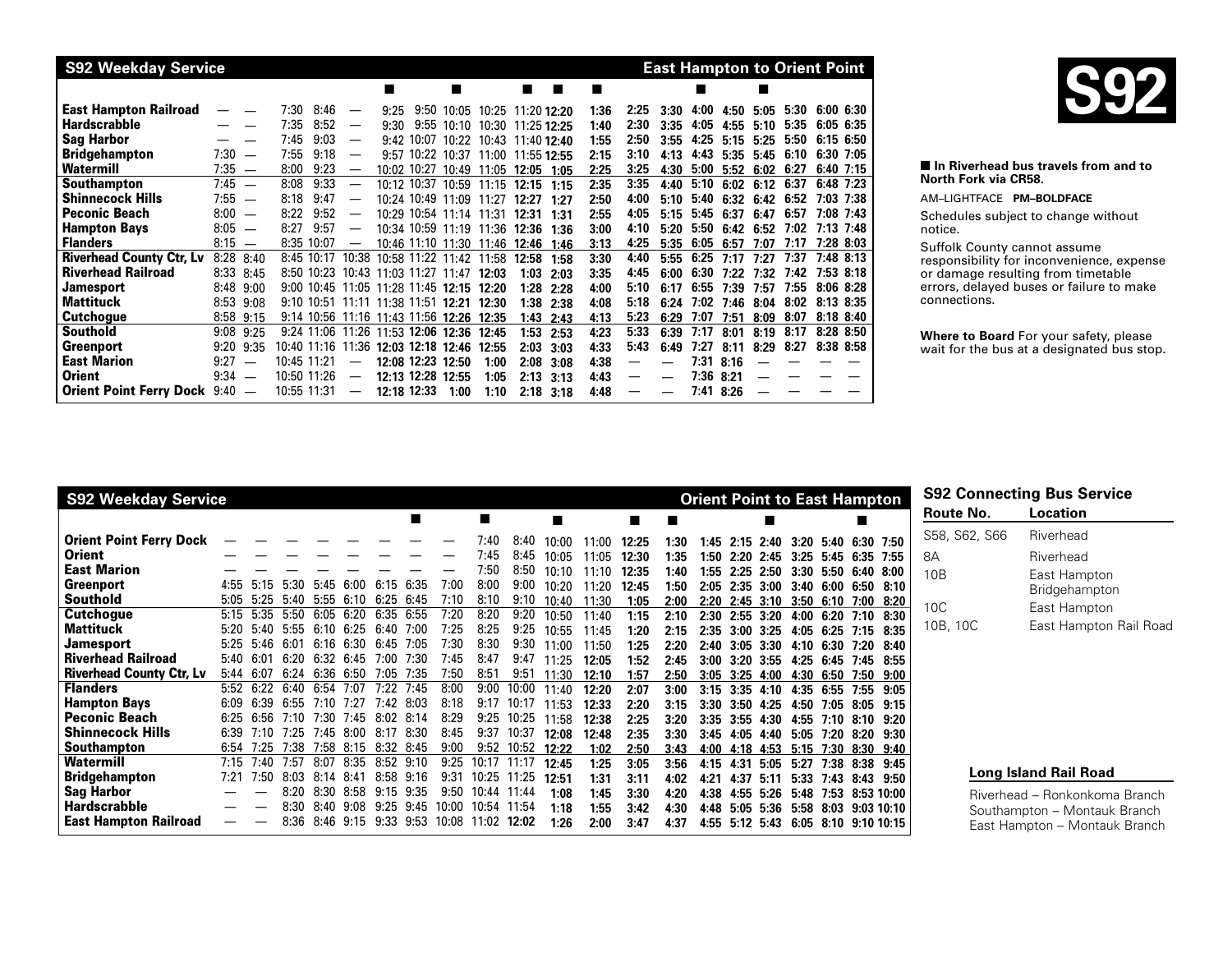